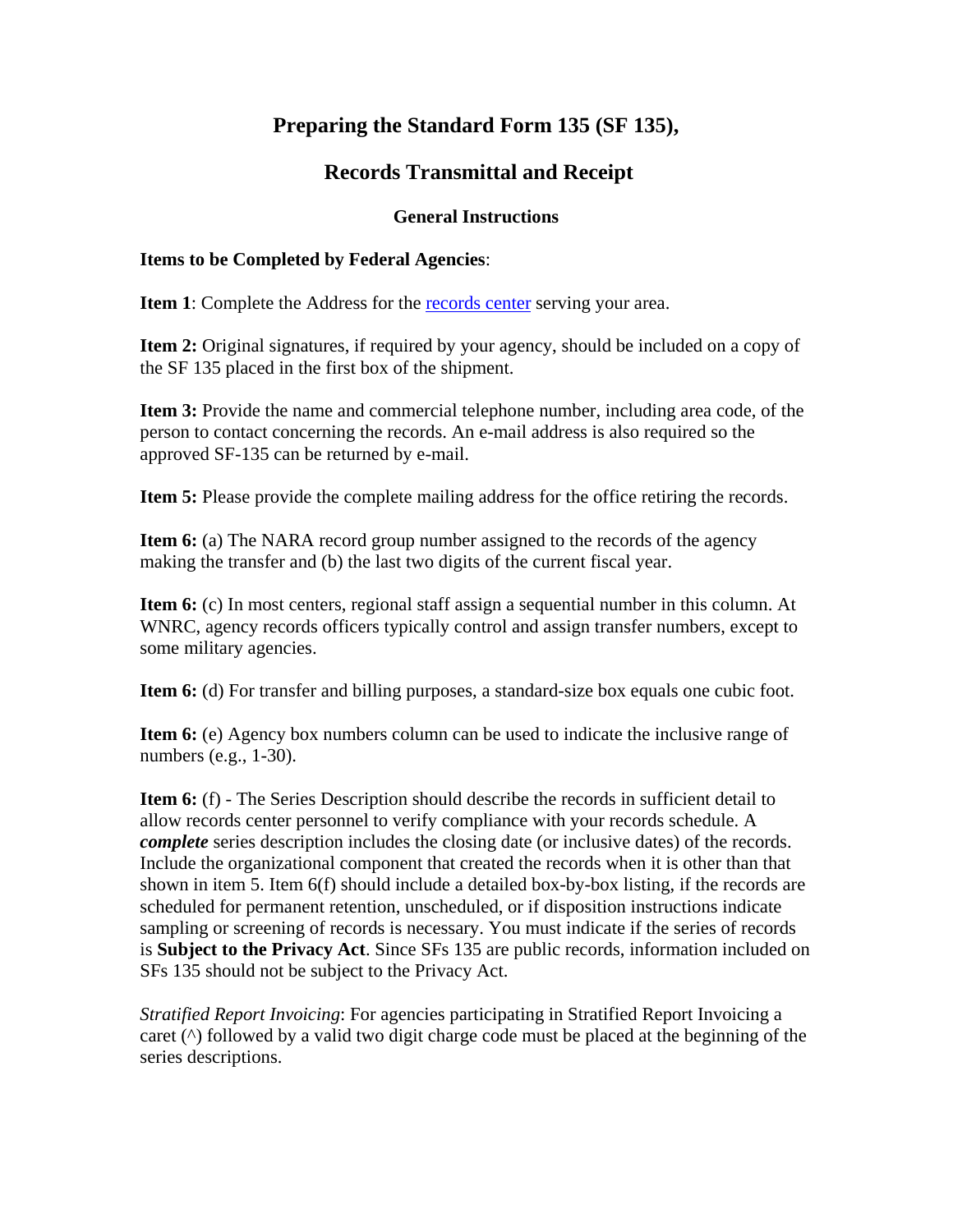*Special description requirements* apply for certain records and should be stated in item 6f:

*Site Audit Records*: State "GAO Site Audit" if the records have been so designated by the General Accounting Office and indicate whether the site audit records do or do not pertain to Native Americans.

*Non-paper based Records*: These are other than paper records, such as microfilm, engineering drawings (because of the special format), etc.

**Item 6:** (g) - Restriction: complete this section using one of the following codes:

| Code         | <b>Restriction</b>                                                       |
|--------------|--------------------------------------------------------------------------|
| Q            | Security classification                                                  |
| T            | Top Secret security classification                                       |
| S            | Secret security classification                                           |
| C            | Confidential security classification                                     |
| $\mathbf{R}$ | Restricted use - witnessed disposal not required (specify in column (f)) |
| W            | Restricted use - witnessed disposal required (specify in column (f))     |
| N            | No restrictions                                                          |

*Unclassified Privacy Act System Records* - Code 'W' should be used for unclassified Privacy Act System records. Explain any special restrictions at the bottom of the page, if needed.

*Restricted Data (RD) or Formerly Restricted Data (FRD) records* - Please add "**E**" to designate Restricted Data (RD) or Formerly Restricted Data (FRD) records. This must be shown as well as the appropriate classification (Top Secret, Secret, Confidential) set forth in [EO 12356.](https://www.archives.gov/federal-register/codification/executive-order/12356.html) These restriction codes apply to documents pertaining to National Security Information rather than information of a proprietary nature.

*Vault-type Storage at Agency Request* - Use **"A"** code for records that are not national security classified, but vault-type storage is being requested at an additional storage fee.

**Item 6:** (h) – Cite the appropriate schedule identifier and item number in your agency records schedule, job number or the General Records Schedule (GRS). For accountable officers' records, cite the appropriate item from GRS 6. Also, use the General Records Schedules (36 CFR 1228.42) when dealing with records common to most offices such as